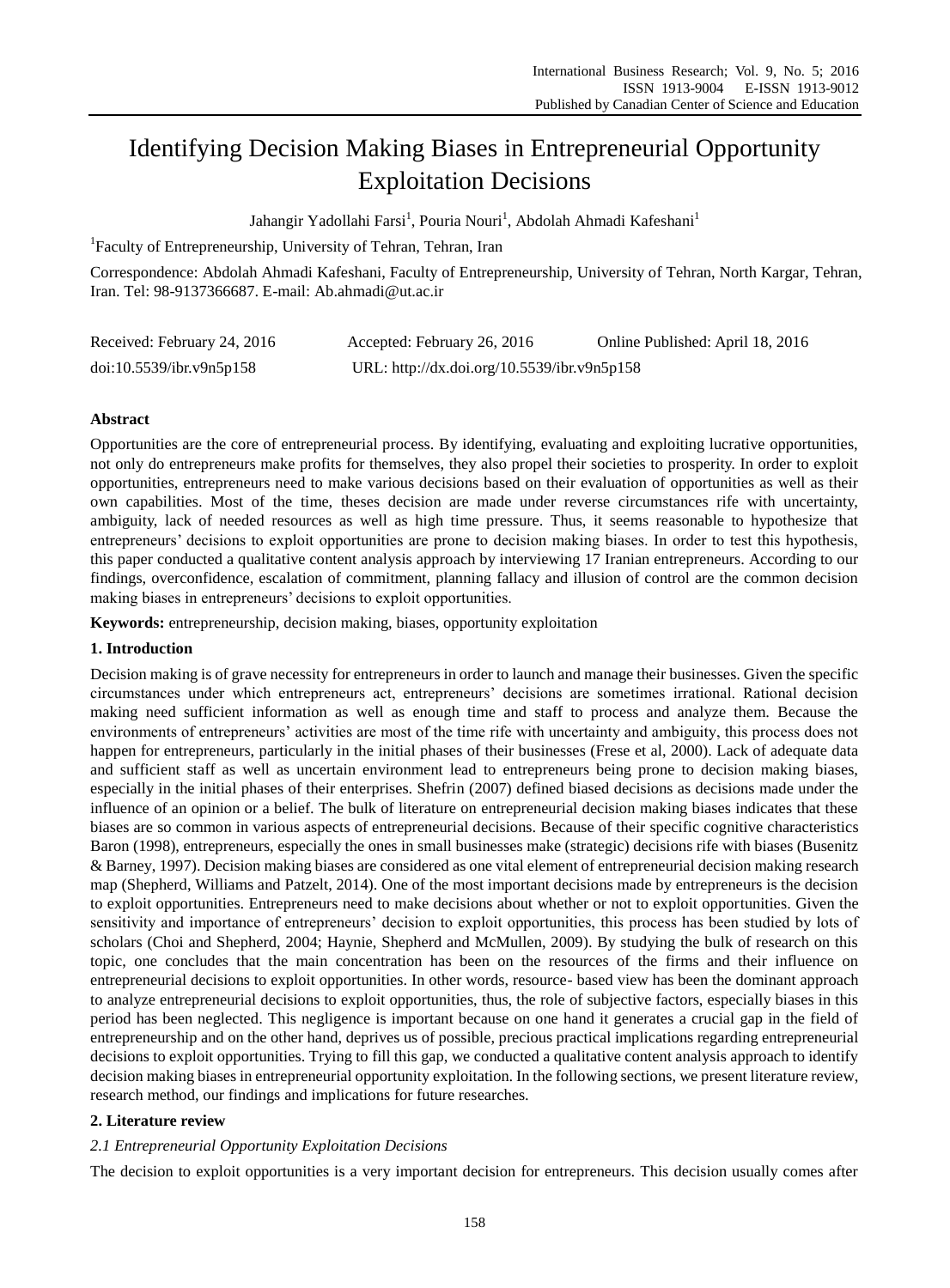entrepreneurs' evaluation of their resources as well as the profitability of the opportunity. Various studies have researched the factors influencing entrepreneurs' decisions to exploit opportunities. For example, Haynie et al (2009) conclude that exploitation decisions come after a process of cognitive, future-oriented resource evaluation. In an important study, Choi and Shepherd (2004) studied main factors influencing entrepreneurs' decision to exploit opportunities. According to their findings, entrepreneurs are more likely to exploit opportunities when they have necessary knowledge of customer demand as well as enabling technologies, managerial capabilities and stakeholder support. Access to financial capital (Blanchflower, Oswald, and Stutzer, 2001), access to human capital, especially education and experience (Dimov and Shepherd, 2005) have also been mentioned as the main factors influencing entrepreneurs' decisions to exploit opportunities. In general, most scholars have focused on the importance of resources at disposal and the role of other important factors, especially decision making biases have been largely neglected.

# *2.2 Decision Making Biases*

Decision biases are determining factors in entrepreneurial decisions. Entrepreneurs are more biased in their decisions than nonentrepreneurs (Shepherd et al, 2014, p.20). Various factors have been identified as the main causes of these biases. Extensive application of heuristics (Manimala, 1992), uncertainty and complexity (Busenitz and Barney, 1997), a combination of individual and organizational factors (Forbes, 2005) as well as specific entrepreneurial cognitive characteristics (Baron, 1998) and a lot of other factors contribute to the formation of these biases. Because of their direct impact on entrepreneurs' decisions, Decision biases have impressive influences on the success or failure of entrepreneurial decisions. For example, biases make entrepreneurs interpret equivocal situations as being more favorable (Palich and Bagby, 1995), lead unprepared entries and subsequent failure (Camerer and Lovallo, 1999) and cause entrepreneurs to underestimate risk in their venture-related decisions (Simon, Houghton and Aquino, 2003). In general, the literature on entrepreneurial decision making biases has mostly concentrated on proving the existence of these biases in entrepreneurial decisions as well as finding out their roots, determinants, and subsequent impacts.

# **3. Method**

We developed qualitative content analysis approach. This method involves establishing categories and then counting the number of instances when those categories are used in a particular item of text so it allows replicable and valid inferences from data to their context (Robson, 1997; Silverman, 1997).

The data used in this study came from interviews with Iranian's entrepreneurs. A purposeful sample approach adapted used for data collection. The sampling method was intentional and the sample size was limited by data gathering (Eisenhardt, 1989, p.545; Marshall, 1996; Creswell, 2005, p405).

We adapted in-depth interviews and we used more questions so as to gather depth information from the interviewees. Then Data transcripts in order to reveal or model people's information related behaviors and thoughts. We generated an initial list of coding categories from the previous studies, and modify it within the course of the analysis as new categories emerge inductively (Miles & Huberman, 1994).

Qualitative content analysis allows us to assign a unit of text to more than one category simultaneously (Tesch, 1990). Even so, the categories in our coding scheme should be defined in a way that they are internally as homogeneous as possible and externally as heterogeneous as possible (Lincoln & Guba, 1985). Coding sample text, checking coding consistency, and revising coding rules are iterative processes that were continued until sufficient coding consistency was achieved (Weber, 1990).When sufficient consistency was achieved, the coding rules were applied to the entire corpus of text.

Instead of producing counts and statistical significance, Qualitative content analysis uncovers patterns, categories and themes from social reality. So reporting research findings from qualitative content analysis is important and we used typical quotations to justify conclusions (Schilling, 2006).

Shapiro & Markoff (1997) asserted that content analysis itself is only valid and meaningful to the extent that the results are related to other measures but in content analysis approach we need to demonstrate the reliability of the instruments and the reliability of the data collected to allow replicable inferences to be drawn from data derived from content analysis. Some strategies were implemented for addressing Validity and reliability of our study. For Reliability, We used multiple coders and the finding show that the discrepancies between the coders were minimal. We also selected disclosure categories from well-grounded relevant literature, and clearly deified them (Milne and Adler, 1999; Guthrie et al., 2003). For addressing Validity of the study we reviewed relevant documents and studies about our topic to provide triangulation of thematic analysis. An external audit was implemented where the overall research process and analysis was audited by a third party expert researcher (Creswell, 2005; Weerawardena, and Mort, 2006).

# **4. Results**

We continued interviews until after 17 interviews we reached saturation. Table 1 shows demographic characteristics of our sample.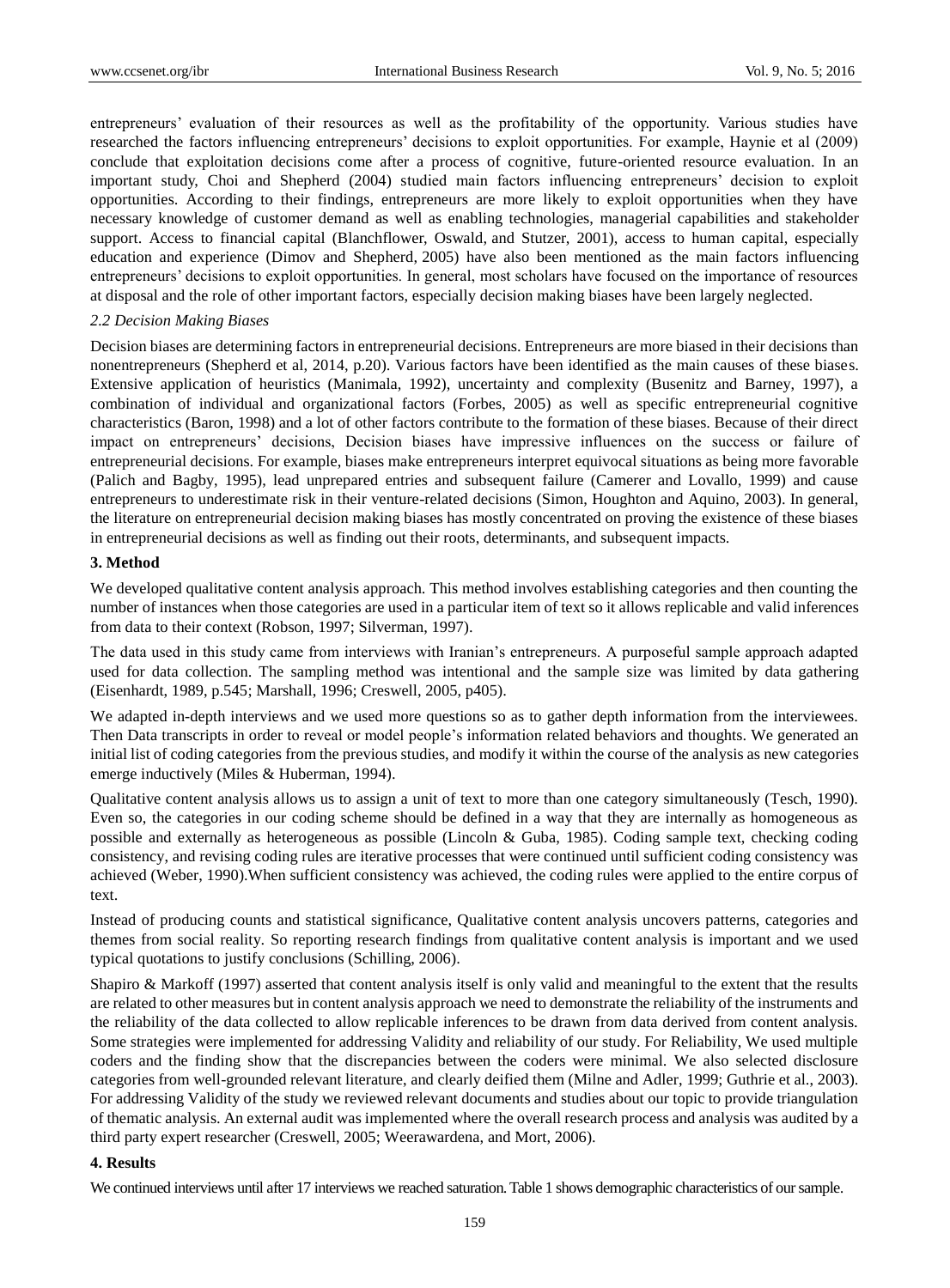|                          |                 | No.            | Percentage |  |
|--------------------------|-----------------|----------------|------------|--|
| Gender                   | Male            | 15             | 88.2       |  |
|                          | Female          | 2              | 11.8       |  |
|                          |                 |                |            |  |
| Age                      | $<$ 30          | 4              | 23.6       |  |
|                          | 30-44           | 11             | 64.6       |  |
|                          | $>45$           | 2              | 11.8       |  |
|                          |                 |                |            |  |
| <b>Educational Level</b> | Bachelor degree | 10             | 58.8       |  |
|                          | Master degree   | 5              | 29.4       |  |
|                          | PhD             | $\overline{2}$ | 11.8       |  |
|                          |                 |                |            |  |
| Industry                 | IΤ              | 5              | 29.4       |  |
|                          | Agriculture     | 3              | 17.6       |  |
|                          | Food            | 5              | 29.4       |  |
|                          | Chemicals       | 4              | 23.6       |  |

### Table 1. Demographic characteristics

After the interview were transcribed, we read them and Codes were extracted without the interference of our assumptions. Then in axial coding stage the codes identified in open coding stage were compared and similar categories were merged and finally 4 categories were identified in selective coding. Table 2 shows these four decision making biases in entrepreneurial opportunity exploitation decisions.

Table 2. Decision making biases leading to entrepreneurial opportunity exploitation decisions

| Factor                   | Frequency | Percent |
|--------------------------|-----------|---------|
| Overconfidence           |           | 82.3%   |
| escalation of commitment |           | 64.7%   |
| Planning fallacy         |           | 58.8%   |
| Illusion of control      |           | 64.7%   |
| $\sim$ $\sim$            |           |         |

*Category 1: Overconfidence* 

Overconfidence was a bias identified in our study leading to exploitation decision. For example one of the interviewees said: "My judgment and personal knowledge about market helped me to understand the potential of the opportunity and I decided to pursuit it."

Overconfidence was introduced as the miscalibration of accuracy in clinical psychologists' judgments (Oaskamp, 1965). From then on, overconfidence has been widely studied and recognized as one of the most common decision making biases in individuals. Bazerman (1994) was one of the first to study overconfidence in the field of organizations and businesses. He defined overconfidence as "the tendency of individuals to overestimate the correctness of their initial estimations in answering average to difficult questions". In the field of entrepreneurship, overconfidence is by far the most-researched as well as the most-common decision making bias among entrepreneurs. Scholars in the field of entrepreneurship have focused on the factors influencing overconfidence and its subsequent effects on entrepreneurial decisions. For example, Cooper, Woo and Dunkelberg (1988) identified overconfidence as the main factor behind entrepreneurs' unprepared entries. This was corroborated by Koellinger, Minniti and Schade (2007), who, after dividing overconfidence into three categories of overestimating one's judgment, inaccuracy in judging one's predictions and overestimation of one's skills, concluded that overconfidence is the main driver of entrepreneurial entry decisions. Apart from this, Rietveld et al (2013) concluded that entrepreneurs are generally more overconfident than others. Regarding the main roots of overconfidence, Forbes (2005) did a comprehensive study to identify the main factors influencing overconfidence in entrepreneurs and came to the conclusion that that the younger entrepreneurs, the entrepreneurs managing smaller enterprises and also entrepreneurs higher in self-efficacy the ones having founded their businesses by themselves are more overconfident than others. in general, overconfidence is the most common decision making bias in entrepreneurs.

#### *Category 2: escalation of commitment*

Escalation of commitment was another bias identified in our sample leading to exploitation decision. For example one of our interviewees commented: "… In this process, I rely on my team as well as influential networks in my business. Thus, when I decided to concentrate on that opportunity, I hardly changed my decisions, because it will definitely tarnish my reputation".

Allocation of various resources to the courses of actions that don't seem to have any chance of success, especially after getting corroborating feedbacks, has been defined as escalation of commitment to a course of action (Staw and Ross, 1987). This bias is so common among entrepreneurs, mostly because of the emotional attachment entrepreneurs have with their ventures. Escalation of commitment is a specific cognitive characteristic of entrepreneurs which is caused by a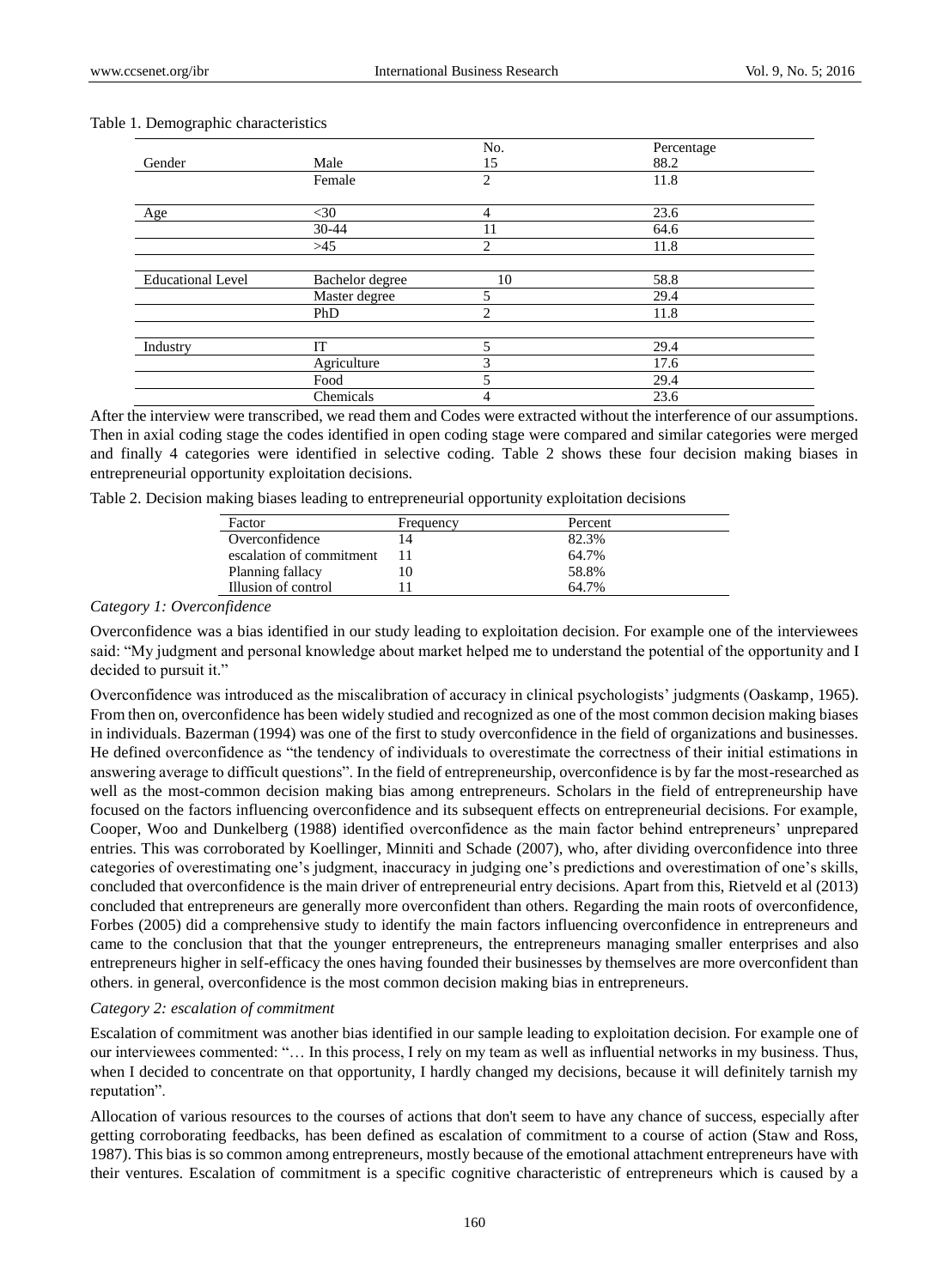combination of sociological and psychological factors (Baron, 1998, pp.287-287). Feeling personal responsibility for initial decision, reluctance and avoidance to make the cognitive efforts all over again, worrying about loss of face among others (most importantly stakeholders) and last but not least the desire to justify one's initial decisions are the main factors affecting escalation of commitment in entrepreneurs (Staw and Ross 1987; Bobocel and Meyer 1994). Regarding decisions to exploit opportunities, it seems probable that once the entrepreneurs make the decision to exploit, they put all their efforts behind their decision and are reluctant to change it.

# *Category 3: planning fallacy*

Planning fallacy was another bias identified in our study leading to exploitation decisions. For example one of our entrepreneurs observed: "because we face tremendous competition in our industry, we need to make rapid decisions based on various predictions. These predictions are most of the time optimistic, otherwise, there is no chance of fulfilling our projects properly. I personally tend to ignore past failures and be future- oriented…".

Choosing strategies and planning without evaluating one's weaknesses and strengths and assessing the situation leads to planning fallacy, one of the most common decision making biases among entrepreneurs (Kahneman and Lovallo, 1993). Because entrepreneurs are forward looking and inclined to ignore relevant past experiences by concentrating on the future as unique events, they fall prone to planning fallacy. On the other hand, entrepreneurs tend to attribute positive results to their own skills and ascribe negative outcomes to factors beyond their controls, therefore, becoming more susceptible to planning fallacy (Baron, 1998.pp 286-287). Planning fallacy could play important roles in entrepreneurial opportunity exploitation decisions by making entrepreneurs overestimate their abilities or underestimate the effects of various impediments.

# *Category 4: illusion of control*

Illusion of control was another bias identified in the interviewees leading to exploitation decision. For example one of the interviewees said: "our business environment is so chaotic and unpredictable that we need to make flexible decisions that could be changed and revised in order to cope with environmental instability. Regarding the decisions to exploit my opportunity, I assumed that my abilities and my firm's expertise and resources could overcome unpredictable environmental changes. Therefore, I presume that I can control the environment in the future. And exploit the desired opportunity".

When individuals consider that they have control over situations beyond their control, especially situations that chance and other factors play crucial roles, they are susceptible to illusion of control (Shefrin, 2007). Illusion of control is a very important facto causing managerial optimistic predictions (Duhaime and Schwenk. 1985). By causing entrepreneurs to underestimate the risks regarding new venture creation decisions, illusion of control (Simon, Houghton and Aquino, 2000), illusion of control plays important roles in entrepreneurs' decisions, too.

# **5. Discussion and Implication for Future Studies**

Coming to the conclusion that decision making biases play substantial roles in the process of entrepreneurs' opportunity exploitation, this paper conducted a qualitative content analysis approach to study and scrutinize this topic. According to our findings, overconfidence, escalation of commitment, planning fallacy and illusion of control are the decision making biases in the process of entrepreneurs' opportunity exploitation decisions. This paper corroborated this hypothesis that entrepreneurs are prone to decision making biases. Also, some well-known and well-researched biases which have been studied in other phases of entrepreneurship-related processes proved to be influential in opportunity exploitation decisions, too.

In the followings we render some useful implications for future researches.

- Because this paper was the first to study entrepreneurial decision making biases in the process of opportunity exploitation by conducting a qualitative research method, it is suggested that future researches also use quantitative research methods to study the matter, too.
- Though the main concentration of this paper was studying biases in opportunity exploitation phase, we emphasize the importance of opportunity evaluation as a very important phase before the final decision whether or not to exploit. Thus, we suggest that future papers study the factors influencing opportunity evaluations by entrepreneurs.
- Biases may have major effects in the process of opportunity exploitation. These effects and consequences could be studied in the future. For example, overconfidence could be fatal for entrepreneurs by making them overestimate their resources to exploit opportunities and therefore lead to their failure. This paper's main concern was to identify the biases in the process of entrepreneurs' opportunity exploitation decisions. Future papers better study the effects of these biases on entrepreneurial decisions.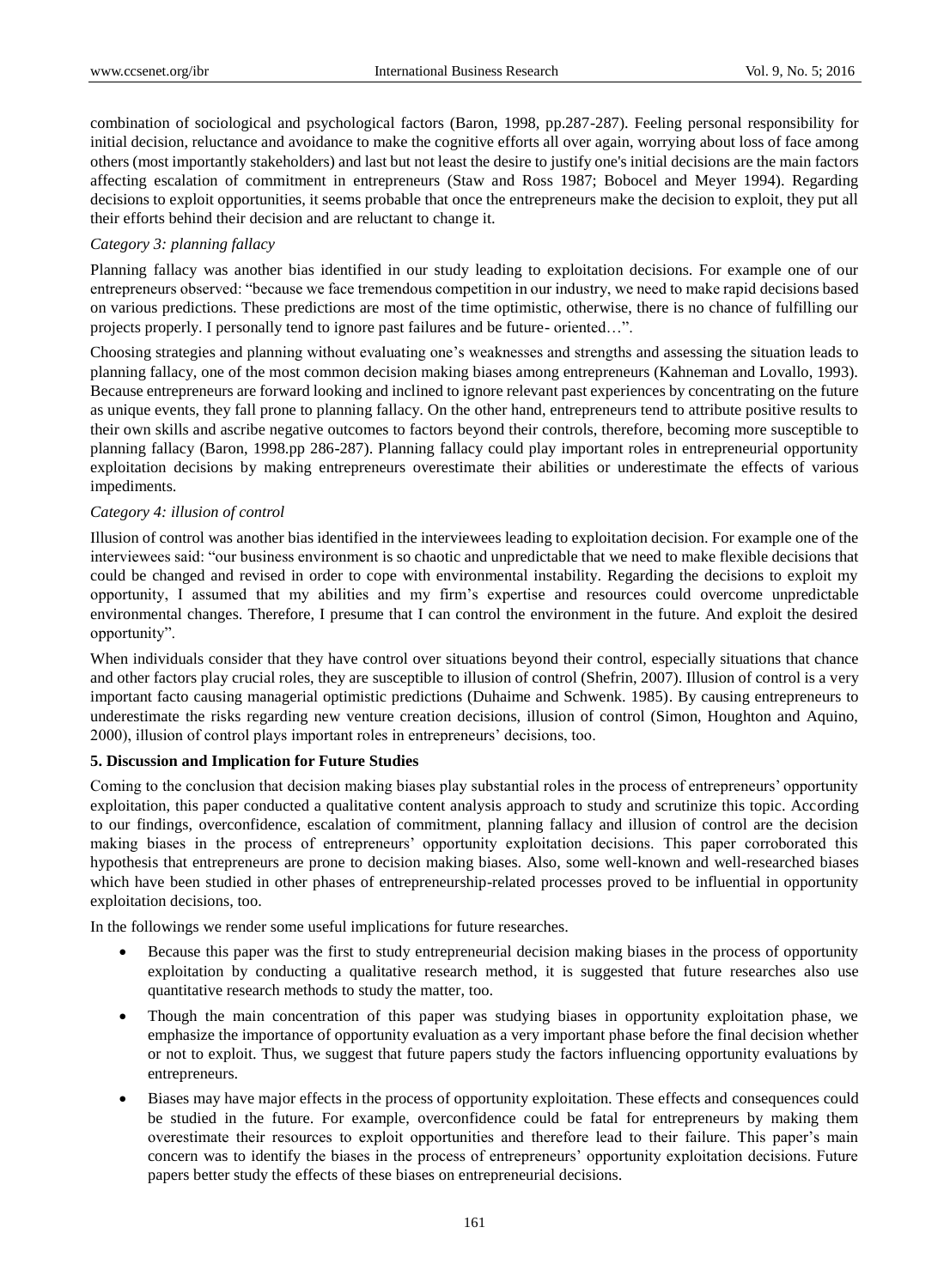- Given the fact that entrepreneurs need to make many of their important decisions with little information as well as scanty data, thus relying on heuristics (cognitive short-cuts) so as to make decisions, and by considering the established fact that there is a strong interconnection between heuristics and biases, we suggest that future papers not only study the influence of heuristics in various phases of entrepreneurial opportunity-related activities, but also the interconnections of heuristics and biases in the process of opportunity expl
- Though the study of interconnections between the biases as well as their influences on each other was not the goal of this paper, some cues indicated that the biases may influence the genesis of each other. For example, escalation of commitment could be influenced by overconfidence. These alleged relationships better be studied in future papers.

#### **References**

- Baron, R. A. (1998). Cognitive mechanisms in entrepreneurship: why and when entrepreneurs think differently than other people. *Journal of Business Venturing, 13*, 275–294. [http://dx.doi.org/10.1016/S0883-9026\(97\)00031-1](http://dx.doi.org/10.1016/S0883-9026%2897%2900031-1)
- Bazerman, M. H. (1994). Judgment in Managerial Decision Making. New York: Wiley.
- Blanchflower, D., Oswald, A., & Stutzer, A. (2001). Latent entrepreneurship across nations? *European Economic Review, 45*, 680-691.
- Bobocel, D. R., & Meyer, J. P. (1994). Escalating commitment to a failing course of action: Separating the roles of choice and justification. *Journal of Applied Psychology, 79*(3), 360. <http://dx.doi.org/10.1037/0021-9010.79.3.360>
- Busenitz, L. W., & Barney, J. B. (1997). Differences between entrepreneurs and managers in large organizations: biases and heuristics in strategic decision–Making. *Journal of Business Venturing, 12*, 9-30. [http://dx.doi.org/10.1016/S0883-9026\(96\)00003-1](http://dx.doi.org/10.1016/S0883-9026%2896%2900003-1)
- Camerer, C., & Lovallo, D. (1999). Overconfidence and excess entry: An experimental approach. *American Economic Review*, *89*(1), 306-318[. http://dx.doi.org/10.1257/aer.89.1.306](http://dx.doi.org/10.1257/aer.89.1.306)
- Choi, Y. R., & Shepherd, D. A. (2004). Entrepreneurs' Decisions to Exploit Opportunities. *Journal of Management*, *30*(3), 377–395. <http://dx.doi.org/10.1016/j.jm.2003.04.002>
- Cooper, A. C., Woo, C. Y., & Dunkelberg, W. C. (1988). Entrepreneurs' perceived chances for success. *Journal of Business Venturing, 3*(2), 97-108. [http://dx.doi.org/10.1016/0883-9026\(88\)90020-1](http://dx.doi.org/10.1016/0883-9026%2888%2990020-1)
- Creswell, J. W. (2005). Educational Research: Planning, Conducting, and Evaluating. *Quantitative and Qualitative Research* (2nd edition).
- Dimov, D., & Shepherd, D. (2005). Human capital theory and venture capital firms: exploring "home runs" and strike outs". *Journal of Business Venturing, 20*, 121.
- Duhaime, I. M., & Schwenk, C. R. (1985). Conjectures on cognitive simplification in acquisition and divestment decision making. *Academy of Management Review*, *10*(2), 287-295.
- Eisenhardt, K. M. (1989). Building theories from case study research. *Academy of management review*, *14*(4), 532-550.
- Forbes, D. P. (2005). Are some entrepreneurs more overconfident than others? *Journal of Business Venturing, 20*(5), 623-640. <http://dx.doi.org/10.1016/j.jbusvent.2004.05.001>
- Frese, M., M., & Ombach, M. (2000). How to plan as a small scale business owner: Psychological process characteristics of action strategies and success, *Journal of Small Business Management*, *38*, 1-18.
- Guthrie, J., Johanson, U., Bukh, P. N., & Sa *fichez*, P. (2003). Intangibles and the transparent enterprise: new strands of knowledge. *Journal of Intellectual Capital, 4*(4), 429-440[. http://dx.doi.org/10.1108/14691930310504491](http://dx.doi.org/10.1108/14691930310504491)
- Harris, R. (1998). Introduction to decision making. *Home page: http://www. vanguard. edu/rharris/crebook5. htm.[Visited 14 October 2000]*.
- Haynie, J. M., Shepherd, D. A., & McMullen, J. S. (2009). An opportunity for me? The role of resources in opportunity evaluation decisions. *Journal of Management Studies, 46*, 337-361. <http://dx.doi.org/10.1111/j.1467-6486.2009.00824.x>
- Kahneman, D., & Lovallo, D. (1993). Timid choices and bold forcasts: A cognitive perspective on risk –taking. *Management Science, 39*(1), 17-31. <http://dx.doi.org/10.1287/mnsc.39.1.17>
- Koellinger, P., Minniti, M., & Schade, C. (2007). "I think I can, I think I can": Overconfidence and entrepreneurial behavior. *Journal of Economic Psychology*, *28*(4), 502-527. <http://dx.doi.org/10.1016/j.joep.2006.11.002>
- Lincoln, Y. S., & Guba, E. G. (1985). Naturalistic inquiry. Beverly Hills, CA: Sage Publications, Inc.